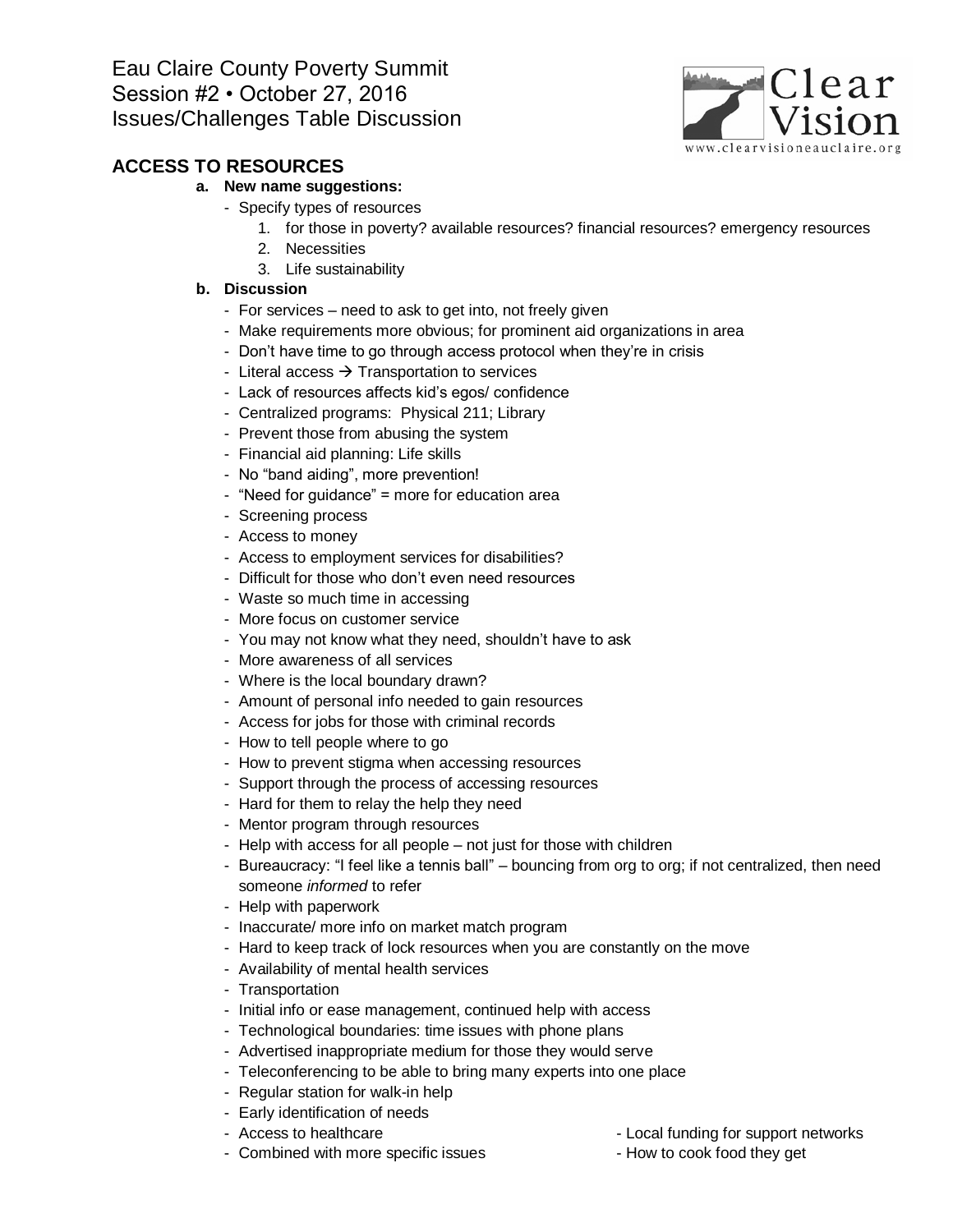

## **ALCOHOL AND OTHER DRUG ABUSE**

#### **a. New name suggestions:**

- Addictions
- **b. Discussion**
	- Ease of access to drug abuse
	- Addiction
	- Legislation working to become effective
	- Prevention
	- Treatment
	- Education
	- Criminalization How do we?; decriminalization in Madison
	- Age demographics
	- Cost with regards to handling
	- Vilification
	- Support systems buddy systems
	- Tobacco/ Nicotine
	- Smoking
	- As a cause: lack of job opportunities; youth education; education of trauma; retraining
	- Mind/ Soul/ Physical
	- Connection to incarceration
	- Lack of understanding from professionals who serve
	- Addiction as an illness
	- "blame patient" services oriented towards behavior vs. illness
	- Stigma
	- Education of health care providers in relation to prescribing
	- Easy access to prescriptions
	- Healthcare as "customer service"
	- No access to treatment
	- Negative connotation/ discrimination
	- Lack of access to drug court
	- Revising old laws
	- Cost financial and human
	- Programming variety
	- Difficulty of treatment
	- As a cause of poverty
	- Addiction traced to shame: adverse childhood experiences; trying to shame people out of it
	- Elimination of AODA and its effect
	- Out of touch between society and government
	- US as supporter, consumer, and manufacturer
	- Eternal cycle of poverty
	- Incarceration
	- Heroin
	- Behavior/ "Choice"
	- Disease vs. punishment
	- More places to get alcohol than food
	- WI perspective/ culture
	- Proximity easy access
	-
	-
	- "Recreationally"  $\qquad \qquad$  Is there such a thing as "responsible" use
	- Categorizing the act FAFSA: drug conviction = lack of aid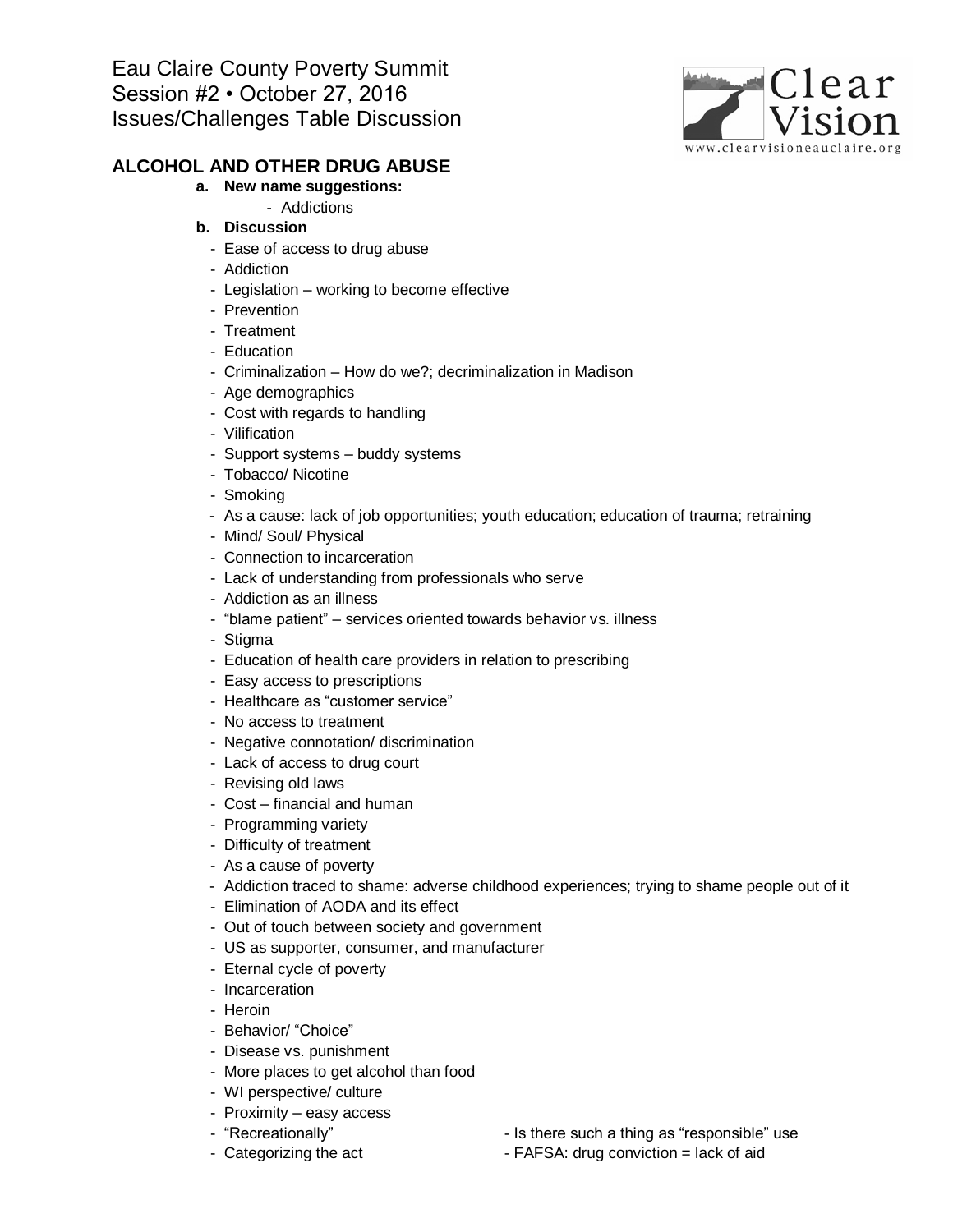### **Children**

### **a. New name suggestions:**

- Children and Adolescents (0-18)
- Children and Youth
- Children and Family

- Mentoring
- Language barriers
- Affordable housing for families/ children
- Quality of education for children in poverty
- Healthcare for children
- Child psychology professional
- Support for single parents
- Stigma
- Need for more help for children
- Dropout rates
- Children exposure to drug and domestic violence
- Foster care
- Care for children with disabilities
- Mental health for children (early identification)
- Early childhood education and care
- Internet/ tech access ability and lack of transport
- Social opportunities
- Nutrition
- Youth engagement
- Cost of extra-curricular activity not equal for all
- Underfunding for schools
- Bullying
- Frequent moving
- Support for children/ youth
- Free school lunch
- Drug use prevention
- Teen pregnancy
- Higher pay for child care professional
- Abuse is not just for the poor, but they do have less resources
- Cultural diversity
- Unaddressed financially
- Wage distribution
- Trauma minority issues

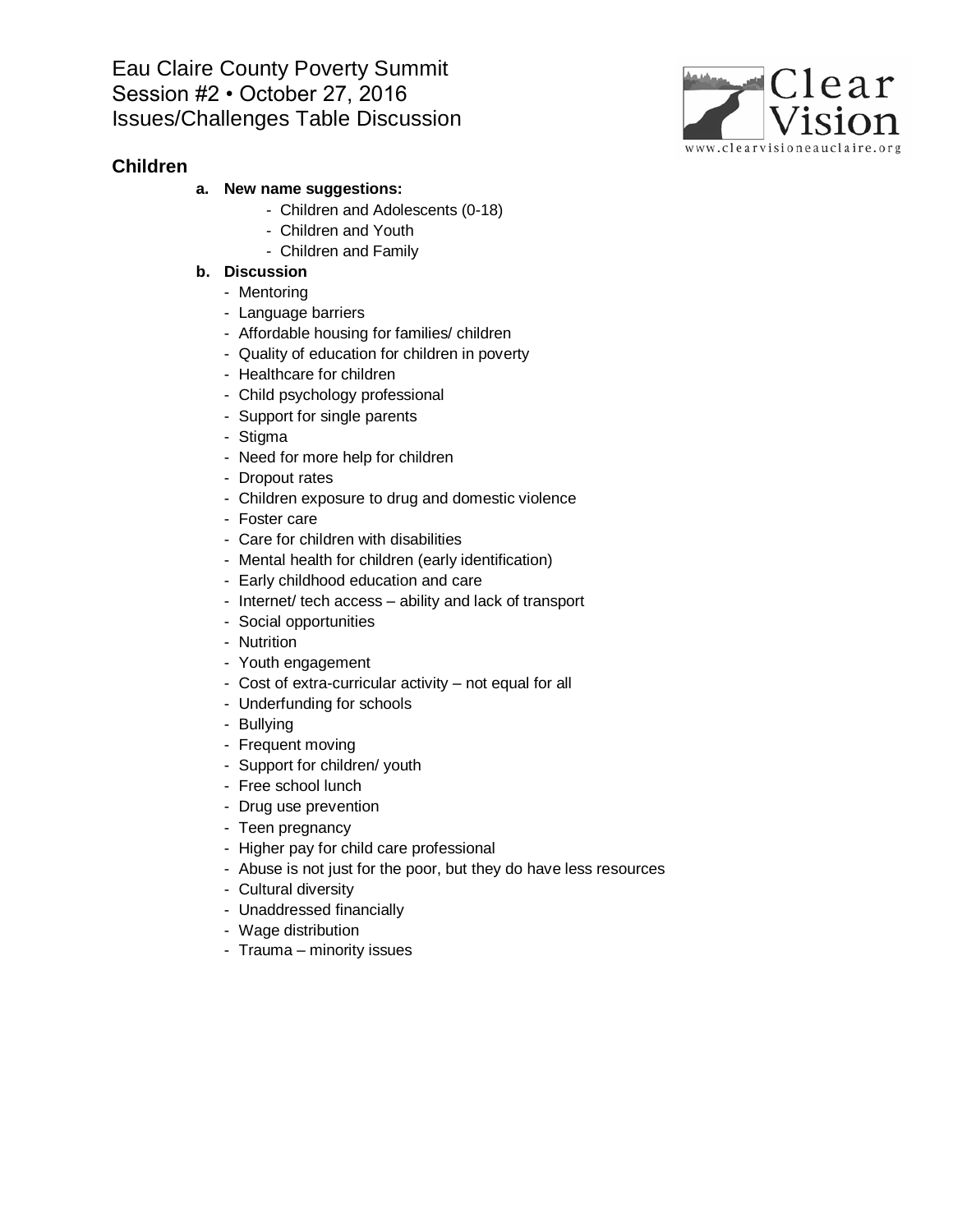

## **COMMUNITY CONNECTIONS & COLLABORATIONS**

### **a. New name suggestions:**

- Community Resource Connections and Collaborations

- Public schools play a large role in connecting the community
- ECASD has a lot of available data and resources on poverty
- ECASD has wide range of programs and resources available to families in poverty (backpack drive, family literacy classes, etc.)
- Cohesive communication about poverty via MEDIA in Eau Claore
- media and news sources need to be part of the solution
- Providing a central source of information about poverty: community education and resources for those in poverty
- Create a stronger connection between ECASD and city/ county health department
- Shared Services Commission expansion could be a solution
- Connections among neighborhoods
- Community integration between neighborhoods
- People in poverty now knowing about available resources (talked about Marshfield Clinic Community Connections program in particular)
- Clarify that "community connections" means, it's too vague of an issue
- Making sure communication is happening, not just online
- More church involvement in connecting community members
- Lack of connectedness between people in different economic classes starts in K-12 education
- Lack of self-awareness of class identity and how it impacts interacting with other community members
- Centralized resource center for people in poverty
- this isn't a reality yet because of lack of organizational collaboration
- Lack of no-judgement community spaces (ex: knitting group)
- Non-drinking community spaces for fun activities for everyone, making connections with others
- Lack of central location for community connection
- Lack of educational workshops and events on poverty
- People don't know about volunteering opportunities
- Not enough collaboration across city lines
- Services are being duplicated; merge nonprofits and organizations in order to strengthen services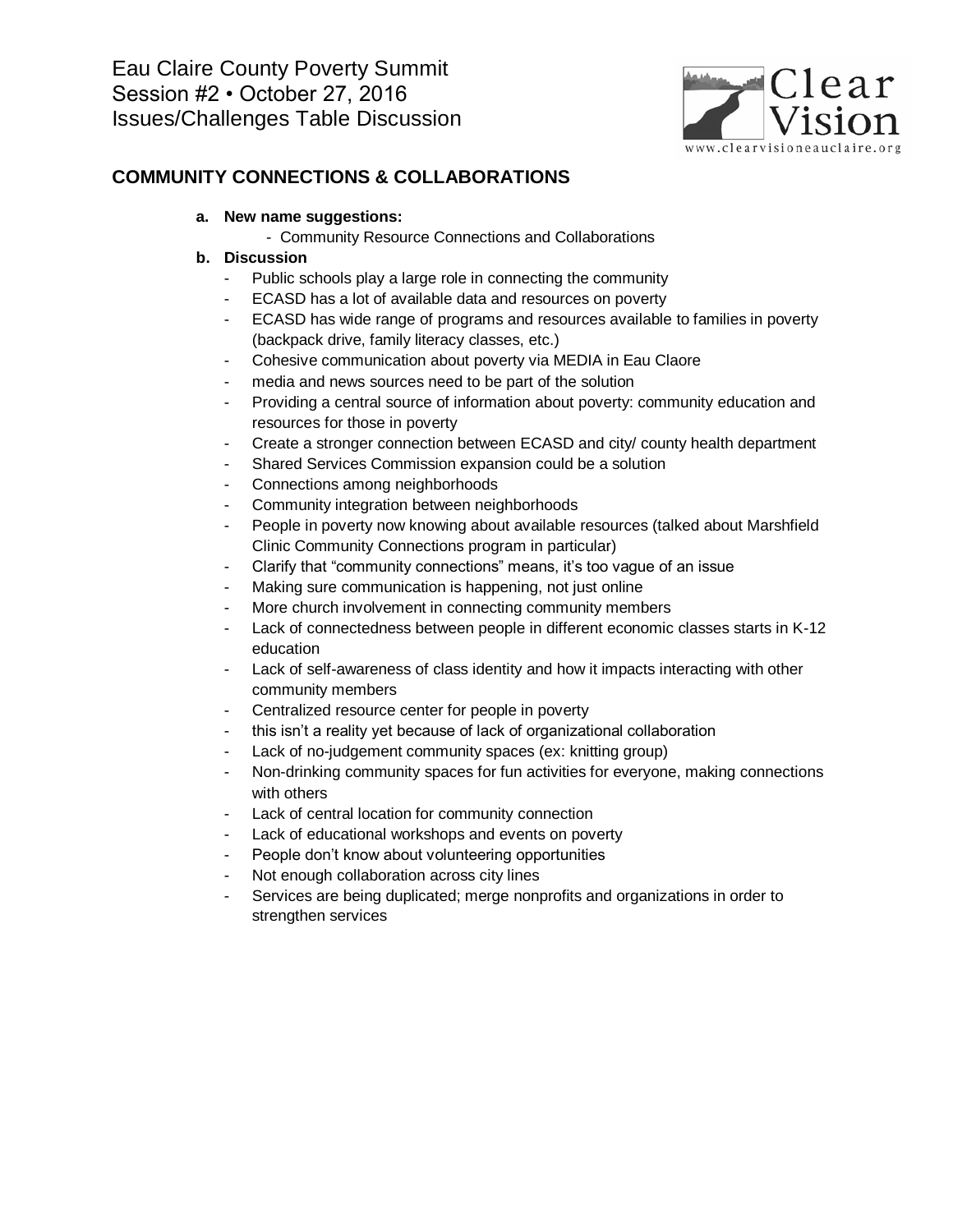

## **EDUCATION**

### **a. New name suggestions:**

- Pre K-16 (make sure it's understood this means all education)

- Transportation to/ from school
- Access to non-traditional school options
- Financial aid, financial issues
- Debt related to education
- Large classroom size less personalized education
- Debt vs. low paying starting jobs
- Uneven access to opportunities between schools underfunded
- Uneven opportunities for learning about college options
- Technology access
- Lack of student directed education
- Education on higher education loans/ money/ scholarships
- Before/ After school programs
- Variety of classes Life skills
- Preparation, not just for college, for work force
- Headstart, 4K programs
- Access to real work, workforce experiences (job shadows)
- Stronger summer school program activities related to education (and affordable)
- Affordable transportation
- Summer critical thinking programs for students UWEC education majors
- could teach it for free
- Summer meal programs with education
- Flexibility in school
- System with food insecure, homeless children
- ACE barrier to proper education and lifelong impact
- How environmental issues affect education
- How can the public school system be used to address problems at home
- Under funded and over tasked schools schools becoming resources all-around for kids
- Parental knowledge
- Availability of college classes
- Encouragement to tech school, college, etc.
- Culture of expectation around post-secondary education
- PUBLIC FUNDING for education (particularly post-secondary to reduce student loan debt)
- Opportunities in sports, clubs, music for low income families
- Meeting basic needs first will allow students to learn
- Learning material rather than getting a grade, help flexibility of food insecure children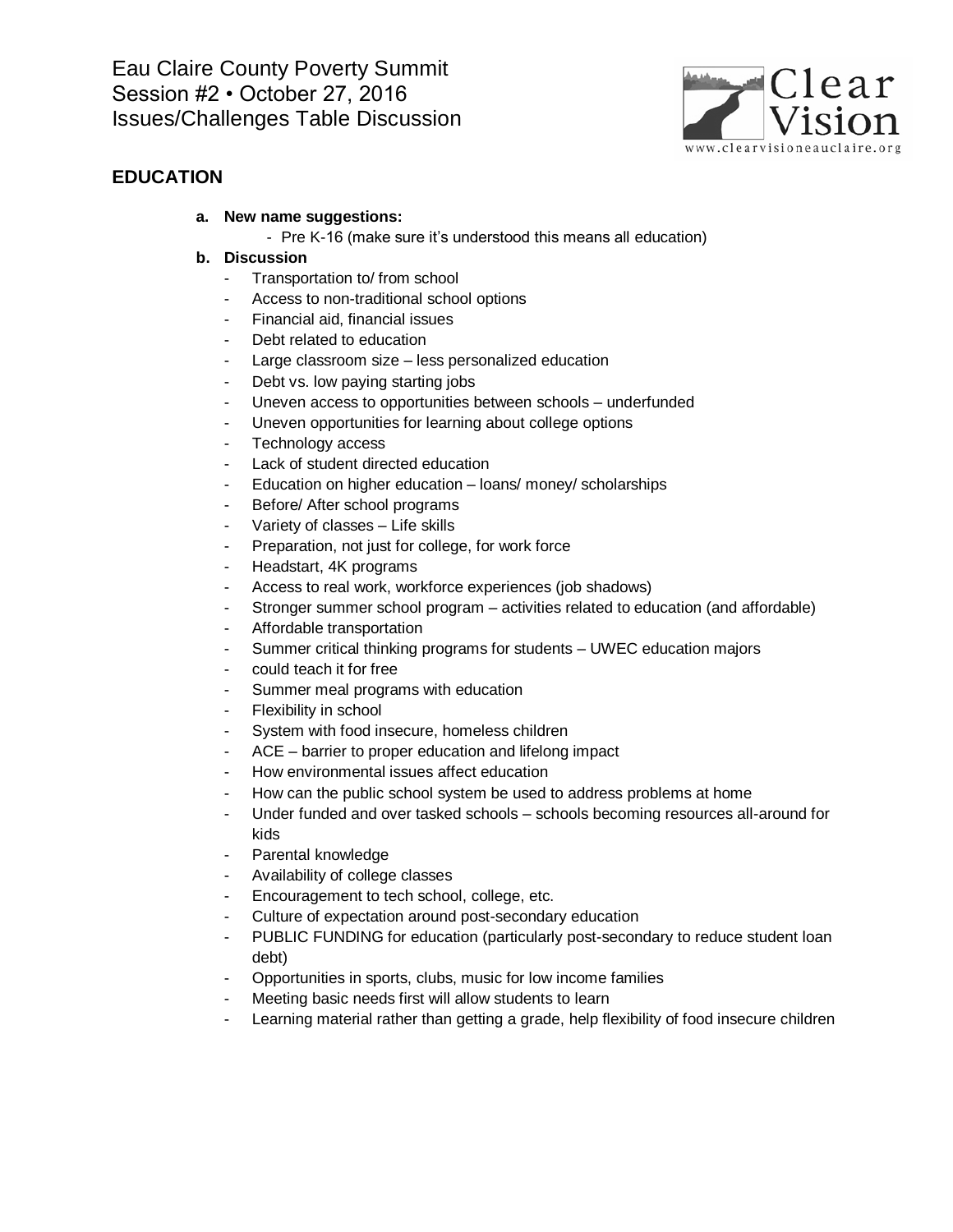

### **a. New name suggestions:**

- Returning Community Members
- EXPO association with EXPO center
- Re-entry issues

- companies who are willing to work with them
- "Band the box?"
- Babysitting criminals vs. rehabilitating them?
- Many want to give back lack of access to volunteer programs
- Mental health programs
- Germany has a 3 year rehab program
- Lacking mentorship/relationships go back to bad influences
- What happens when they leave those doors?
- resources, driver's license, internet to apply for jobs
- Case management social support for housing
- job created to help people create a plan
- like mental rehab centers, create a plan for no relapse
- Library resources
- Housing issues as re-entry barrier availability, money/rent, income, references
- Shortage of available decently priced housing
- Custody of children more public awareness and support
- Transitioning programs/ support
- Changing stigma/ public narratives "prisoners"
- Day of release support
- Treatment/ rehab while incarcerated
- General life skills
- New connections to community (hobbies, community) so you don't go back to old habits and what you know
- Resources to overcome life time bars from housing assistance
- Wide spread housing available
- Second chance landlords
- Stigma surrounding employers
- Skills training access
- Using time in jail to train
- FAFSA financial aid not available to drug offenders
- Esteem/ self worth
- Public expectations to turn your life around
- Voting rights as a felon none, expensive process
- Sentencing federal guidelines are restrictive
- Family impact self worth and self esteem when you cannot provide for your family
- No access to trauma treatment
- "Rehabilitation plan period"
- Prevention: more education from early age of ramification
- Individual driven options for volunteering
- Engaging population of those this affects

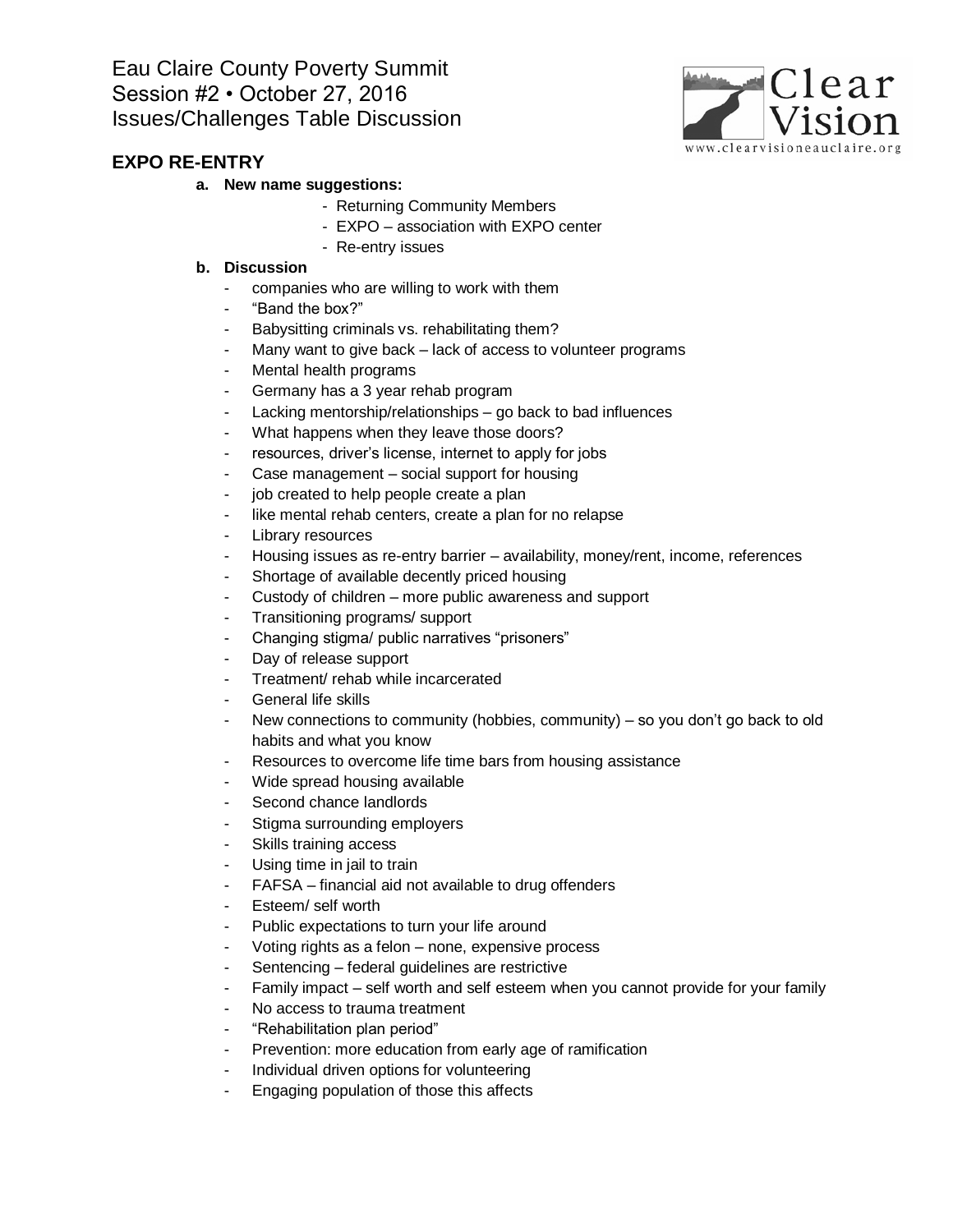

## **FAMILY STABILITY**

### **a. New name suggestions:**

- Healthy Family
- Family Resiliency
- Support for Healthy Families
- It takes a village

- Mental Health
- Definition: adequate internal and external support for cohesive unit
- Parenting skills
- Generational dysfunction
- Adverse childhood experiences
- Violence prevention
- Stability given any circumstance in a family
- Affordable and accessible child care
- Successful parenting classes/ education
- Mental illness, addiction, other incapacitation
- Interpersonal skills
- Housing and homelessness
- Communication
- Empowerment for caregivers and parents
- Dealing with stress
- Anger management
- Crises response natural disaster, inner turmoil, death, etc.
- Building Financial Capacity also bad credit situations
- Lack of family identity
- Lack of connections extended family to help support (non paid childcare)
- Steady employment
- Affordable housing
- Support for elderly if widowed or kids move away; like Big Brother Big Sister for elderly
- ACEs (abuse, incarcerated parent, etc)
- Awareness and accessibility to resources
- Create stability for families in fluid, dynamic environments
- Support for abuse victims Make it its own category?
- Strength based approach
- Support for single parents
- Dysfunctional family dynamics
- **Resiliency**
- Stability is vague: we can have stable families that are living in poverty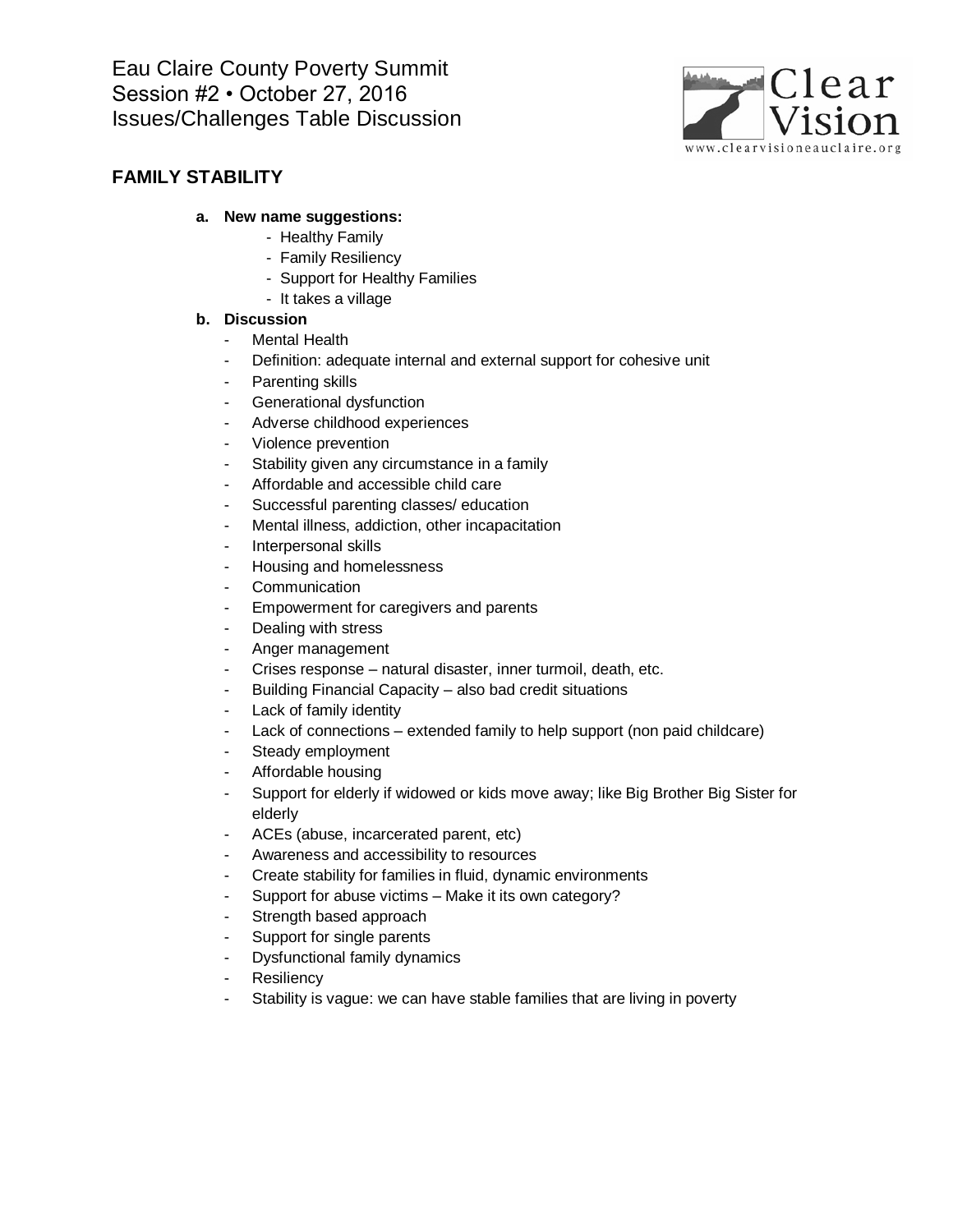

## **FOOD INSECURITY**

- **a. New name suggestions:**
	- none
- **b. Discussion**
	- Stigma of food insecurity; education of individuals who experience food insecurity, low cost recipes
	- Types of food available at food pantries expanding access to more individuals
	- Poor nutrition leads to dental problems, hard to eat other foods; chronic disease, obesity, diabetes
	- Access to healthy foods is expensive
	- Stigma of not knowing how to make a meal/ cook
	- No area to put food items
	- Weekend kids meals; Feed My People welcome during weekend/ summer
	- Prairie Ridge Crock Pot Program for families preparing meals
	- Trouble making it to food pantries
	- Child care
	- Education on food prep
	- Adding types of food given to food pantries/ healthier options
	- Lack of awareness of markets match purchase tokens from snap benefits
	- Food waste in our country
	- Knowledge of where to get food
	- Transportation is an issue
	- Bus tokens to get to grocery stores
	- Get food delivered think of extra charge?
	- Groceries aren't as big of a budget in family planning as they were 30 years ago
	- Stigma attached to food insecurities
	- federal government policy on free/ reduced lunch
	- Issues that result from food insecurities: poor performance in schools; health gap
	- Income/ living wage
	- Barriers to addressing food insecurities
	- funding of programs helping insecurity issues
	- establishing system to get food that would be thrown away to those in need
	- No grocery stores downtown
	- Communication of available resources
	- Education on sugar/ empty calories in nutrition
	- Deceptive labeling of groceries
	- Healthy foods is expensive
	- Education of effects on hunger for everyone!
	- Health problems: food insecurity leads to brain chemistry changes; attention problems in schools
	- Domination of large companies
	- Community gardens/ greenhouse; learning to cook-community involvement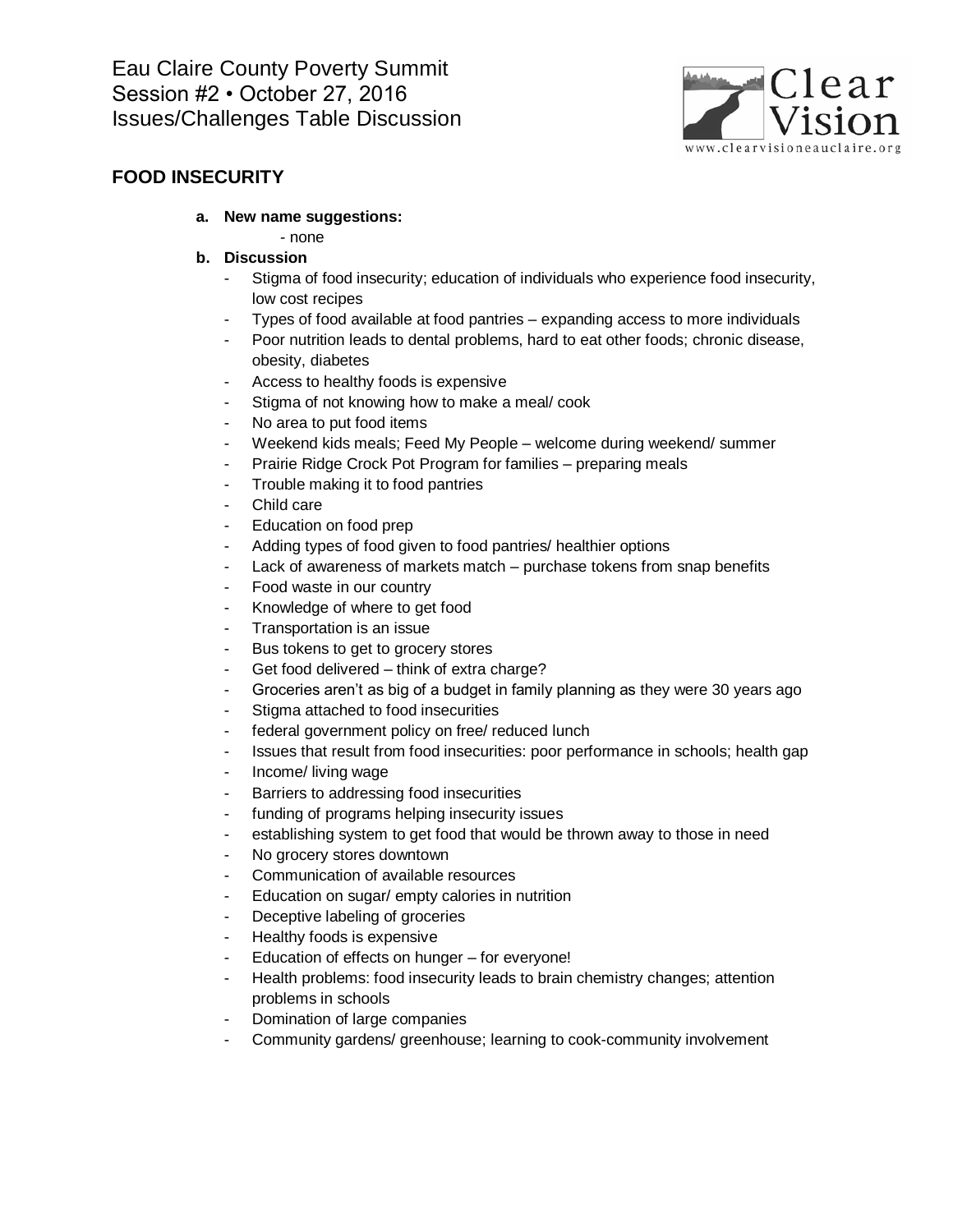

## **HEALTH CARE**

#### **a. New name suggestions:**

- Quality Healthcare
- Access to Affordable Healthcare

- Health literacy
- Self advocacy
- Language barriers
- Affordable Health care
- Gap coverage (age Medicare/ Medicaid, "sliding fee")
- Transportation being able to get to medical offices/ hospitals
- Referral system poor people can't wait when you have bigger problems
- Mental Health issues with insurance police/ courts end up dealing with this FIX!; Timely appointments; More beds; Therapeutic center
- Lack of care location (ex: Long term, outpatient, etc)
- Access to medicine, doctors, proper health care in jail
- AODA coverage and treatment
- Senior care/ home care; nursing homes are expensive
- Prevention and/or treatment to chronic diseases
- Alternative healthcare/ medicine
- Big Pharma
- Pays for test and diagnosis, but then can't afford treatment
- Insurance doesn't cover groups of people who have high risk for disease
- Education and promotion no coverage for this
- Cultural competency
- Literacy
- Treatment for trauma stop and think
- Single payer healthcare
- Understanding healthcare intentionally made complicated
- Low paying jobs don't offer healthcare
- Should healthcare be for-profit? (ex: France healthcare)
- High cost, low quality
- Missing work to go to the doctor, sick days
- Continuity of care doesn't stop as soon as you leave one system
- Raising financial incentives for health care system would make doctors want to see more patients with government health insurance/ Medicare
- Education on Poverty: breaking cycle; educate kids, educate parents; poor adults don't know
- More employees/ Free health care: Bandaid to the problem; create system where people can go to closest hospital affordable
- People come to ER last minute because couldn't afford earlier preventative care
- Insurance picky about where we can go
- Nurses/ practitioners doing more with less (prices up but where does money go)
- Nowadays business people run hospitals: business models vs service model; hospitals are a 4 start hotel vs utilitarian/ basic; price transparency
- Dental care/ Badger Care: only required to take certain amount of people on Medicare; Nursing homes can be scary  $\rightarrow$  In home health care; Dial-a-nurse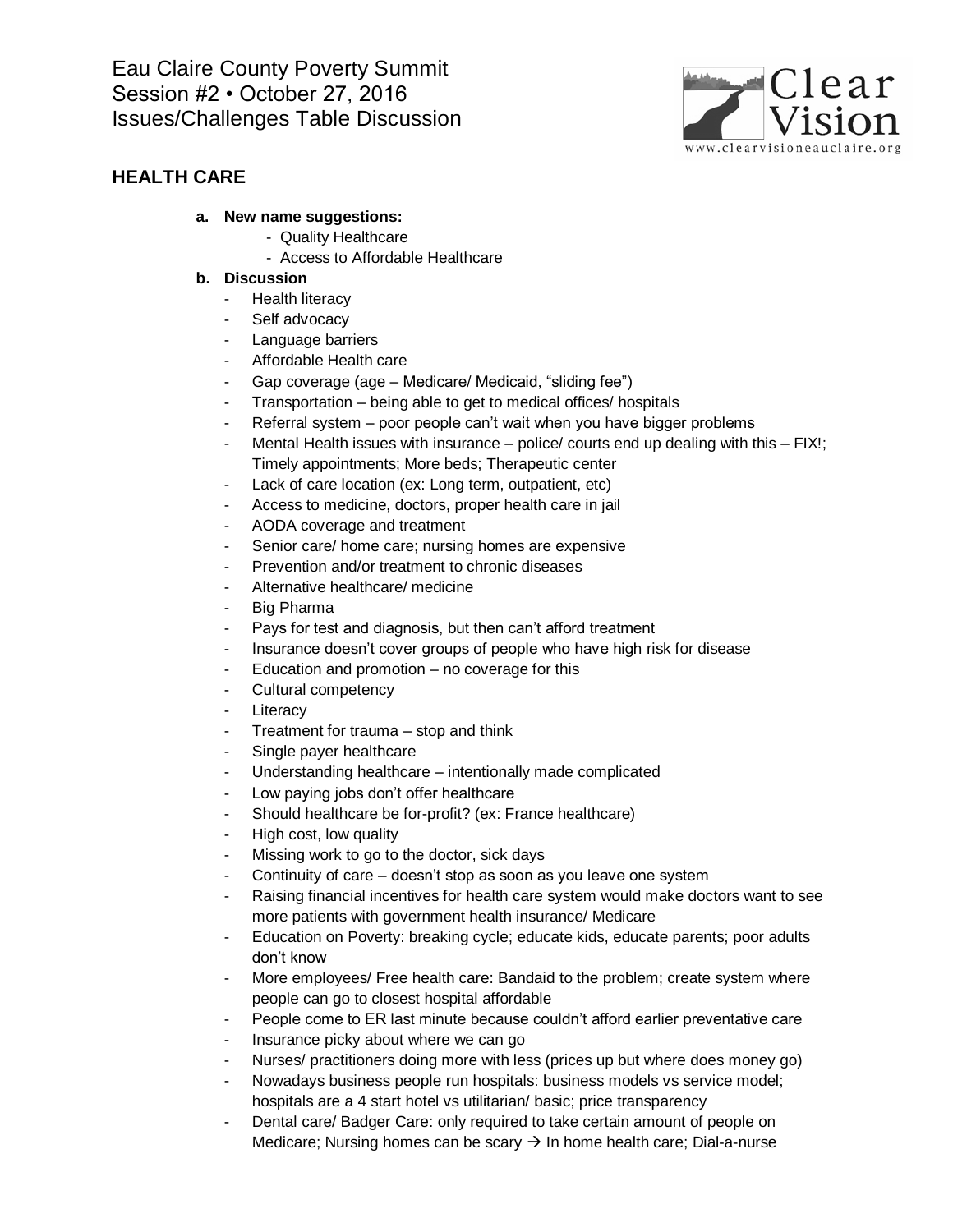

### **HOUSING & HOMELESSNESS**

### **a. New name suggestions:**

- Affordable Residency
- Safe and Affordable Housing
- Creating Access to Affordable Housing and Homelessness
- Reducing Homelessness

- Housing vouchers
- Free housing
- Tax breaks for landlords and other incentives
- **Access**
- Strategic proximity of resources/ facilities
- Attorneys available to the poor/ legal aid
- Accountability of landlords
- Partnership with Habitat for Humanity
- Make sure there is housing payment under 30% of their income
- Affordable housing
- Utilities of housing
- Accumulate utilities while affordable and distribute to those who are struggling and need it (winter)
- Incentivizing developers for affordable housing
- Government requirements/ legislation/ regulations on affordable housing and opportunities
- Equitable and affordable student housing
- Every person who is homeless is poor, not every person who is poor is homeless
- The homeless may be a small percentage of the total population struggling with affordable housing
- It may be more effective to focus on working class and split the two into different topics
- Immoral, unethical, and ineffective practices to combat poverty
- Supportive services prior to homeless or severe poverty
- Proactive care
- Make "homelessness" and "safe and affordable housing" different topics
- **Stigma**
- Transportation for homelessness
- Income based housing; Transitional housing; Temporary housing
- Nonprofit housing
- Separate the topics
- Assisted living
- Community benefits for new developments
- Regulating/ require developers to benefit the entire community
- Displaced housing from new development
- Policy for affordable housing
- Landlords help responsible, create a better balance of power
- Better regulated housing
- Incentives for affordable heat/ utilities
- Non-discriminatory housing
- Jobs that require proof of housing perpetuating cycle of poverty
- Non segregated housing, better integrated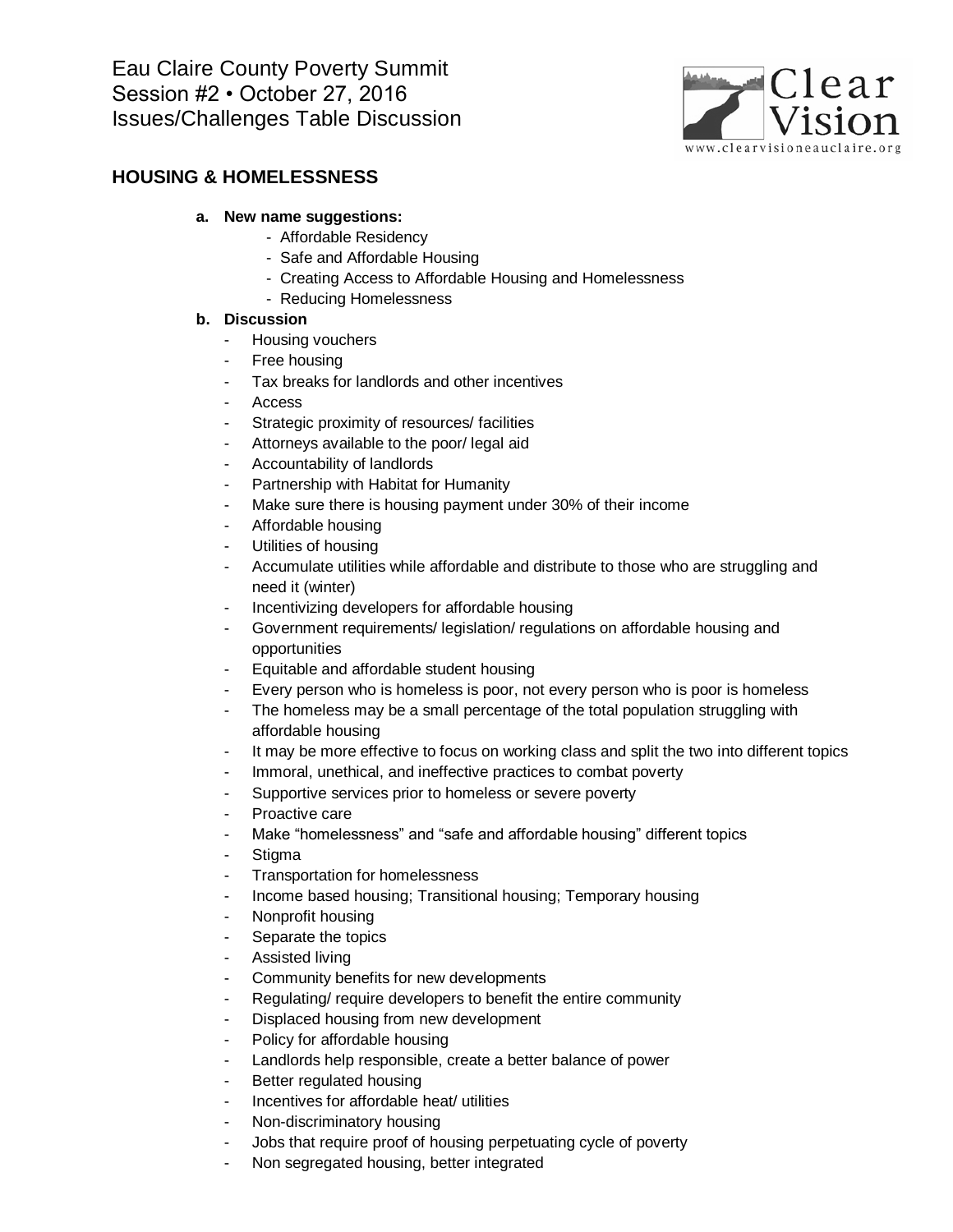- Zoning policies
- Resources and faculties closer or strategically placed to make more accessible
- Create more or more effective facilities: facilities fill up; warming centers with bathrooms and washrooms
- Homeless do not have access to a phone or other lines of communication
- Creating more sustainable housing that will be more cost effective over time
- More appropriate housing programs
- Address the issues that lead to poverty
- Create more resources and education, not only having aid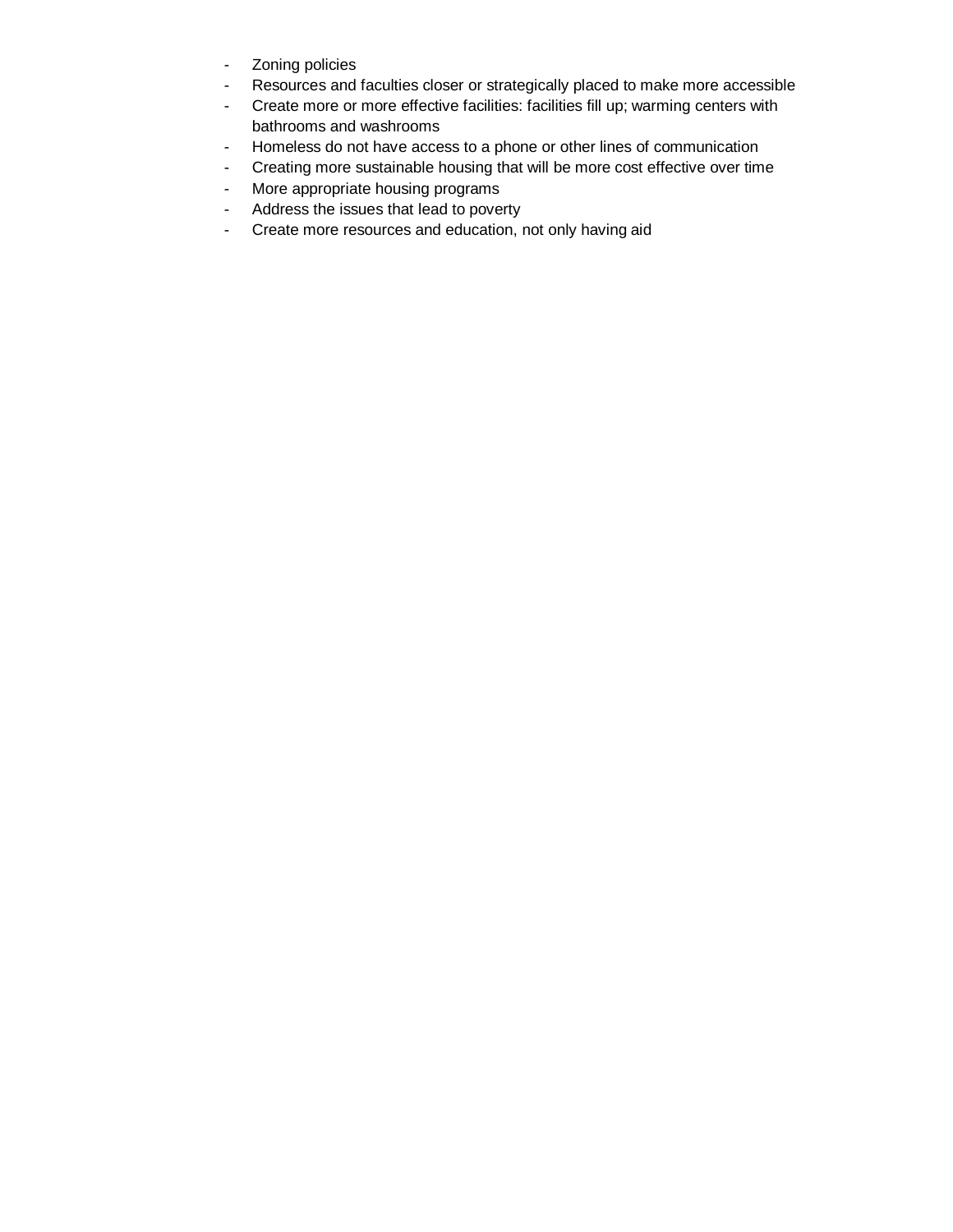

## **INCOME & WAGES**

### **a. New name suggestions:**

- Income, Wages and Benefits
- Compensation

- Lack of well paying jobs: Economic growth?; Job availability?
- Pay jobs better or get better jobs: 2 options for this theme
- Wages and benefits: address benefits along with wages
- Problem of raising wages and losing benefits
- No support for min/ living wage public support? Employers?
- Cost of living rising with income/ wage rise
- Lack of benefits for jobs
- Jobs without fixed schedules
- Sick leave, family/ maternity leave, etc
- Education on what a living wage is  $-$  difference from minimum
- Progression to a living wage
- How could we address this in Eau Claire Co.? legislative/ state decision to raise wages?
- Awareness of programs
- Earning for persons with disabilities or who can't work assumption with listed issues that people can work
- **Daycare**
- Flexible hours, especially in families
- Uncertain hours
- Part time without benefits vs. full time
- Providing training for finding/ getting a job
- Lack of on the job training
- Income equity with men and women also race
- Eligibility for programs based on income
- Definition of poverty levels
- Support for aspects outside of money quality daycare, food etc.
- Trapped in a cycle of poverty
- Job coaching how to hold down a job, etc.
- Unions representation for workers, support for wages, etc.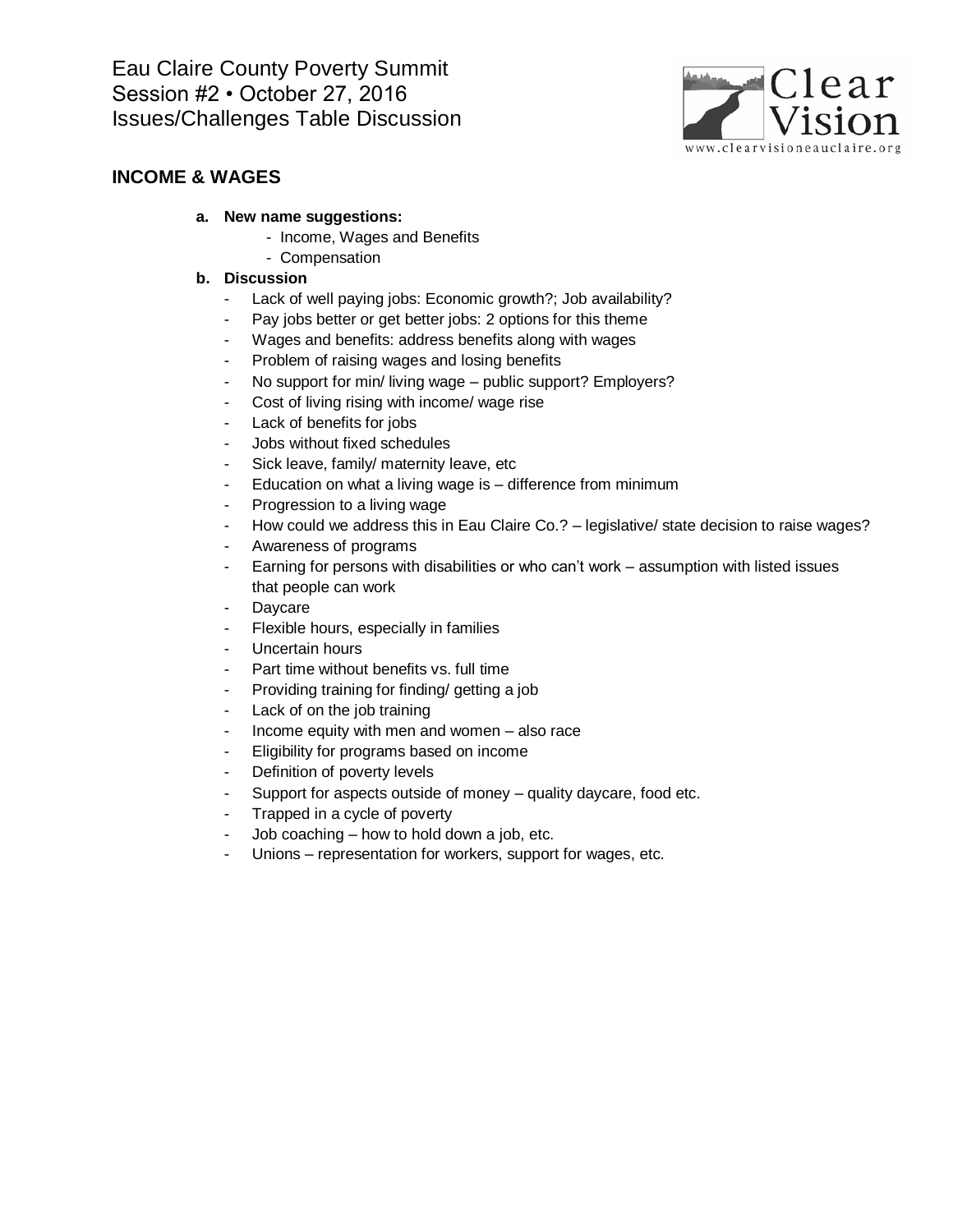

### **JOB TRAINING & SKILLS**

- **a. New name suggestions:**
	- Future Job Training and Skills

- How much do these issues affect poverty?
- Disconnect between economic growth and job training
- Bridging the gap in education
- Starting training earlier (disabilities)
- A new way of approaching job training
- Expectation of already having a skill set
- Afraid of losing benefits
- Work disincentives (childcare, health insurance)
- Prep for new/ changing economy; knowing what future jobs will be
- Changing economy and being ready
- How do we change education to ready people for the future
- Internships
- Underemployment and stable employment
- Business or tech skills
- Safety net for unemployed
- Job availability
- Where we guide kids in school
- Training for the changing economy
- Catering to those with less than perfect records
- Jeopardizing benefits
- Train employers to know who to hire and how to help
- Availability of good paying jobs
- Trading tech for communication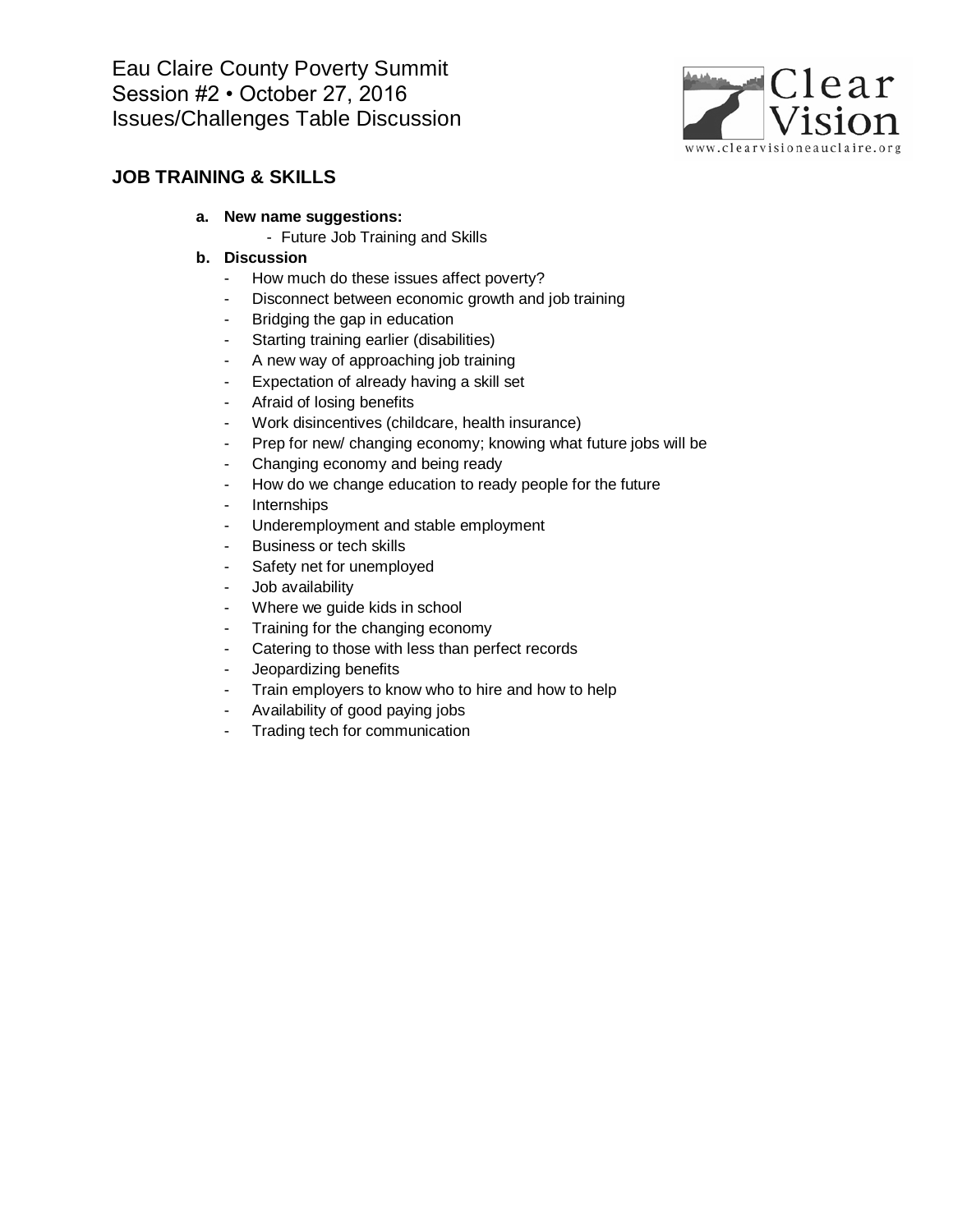

### **MENTAL HEALTH**

- **a. New name suggestions**
	- None

- Lack of beds
- Lacking mental health providers
- Medicated partially and then released
- Lack of incentive for young people
- Educate public on mental health
- Address Stigma
- Increase capacity on mental court
- Proactive intervention of mental health care
- PTSD
- Street care
- 15% mentally ill in prisons
- Longer hours in mental health clinic
- Loan program for treatments
- Provide continuous care, not just a quick fix
- Treatment Advocate Center (AOT)
- One stop for health needs
- What kind of treatment is being received in jails
- Prison release and lack of medication given after
- Some/ Little support groups in jail
- Stepping up initiative
- Placing priority on mental health
- Tackling issue of mental health before they commit a crime
- The need of family values to prevent trauma
- Disproportionate number of providers for number of inmates
- Identification of mental illness
- Not getting medication when released from prison
- Lack of insurance for people leaving prison must help make the outreach for aid
- Mental illness treatment for everyone in schools PE in schools
- Parole should be rehab
- Is it mental illness or family environment?
- Community transition center; people need encouragement to go
- Follow up with patient
- Creating trauma informed systems
- Resilience training in youth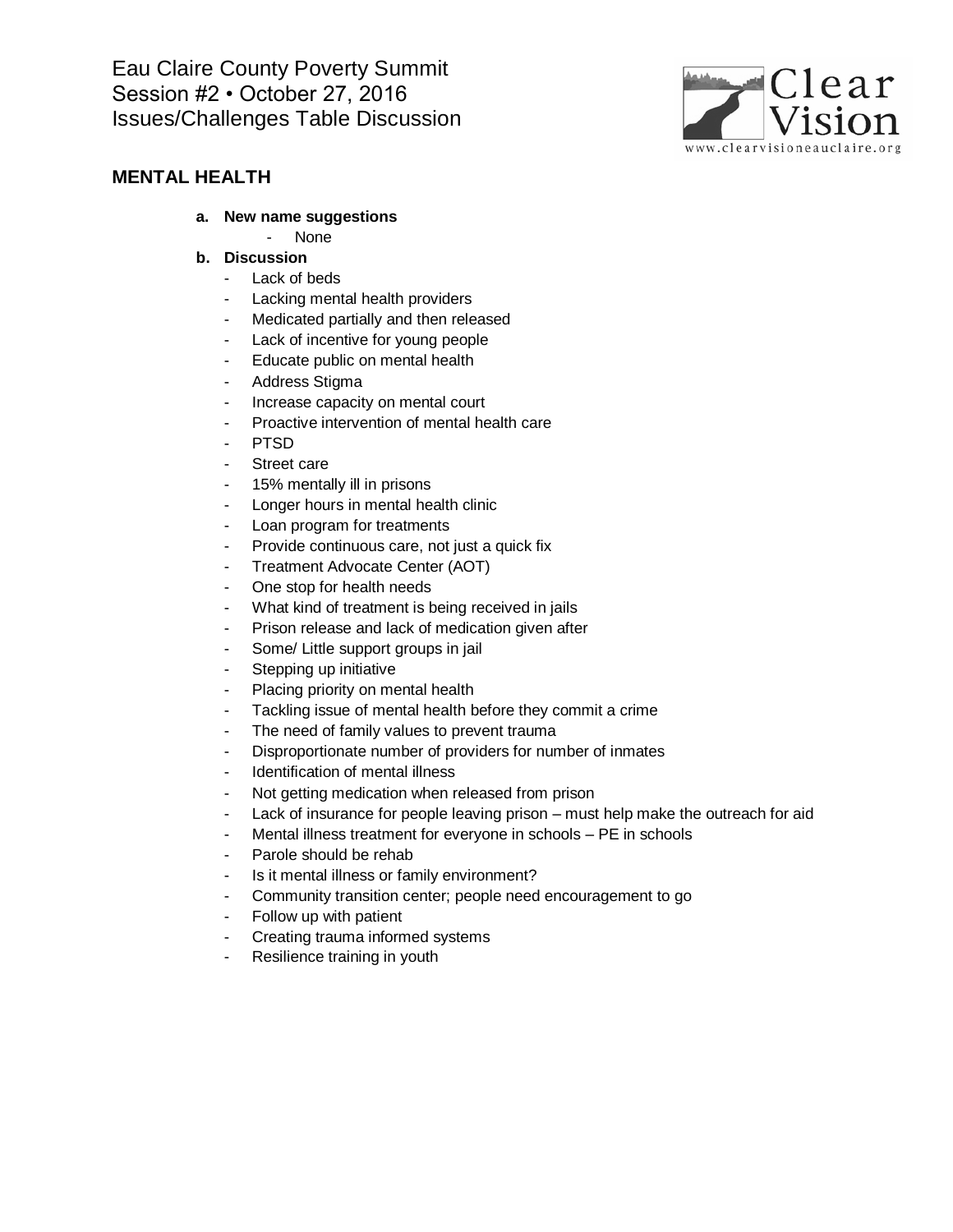

### **PUBLIC AWARENESS**

### **a. New name suggestions:**

- Community Awareness
- Public Awareness and Move to Action

- No understanding when do you see it
- Not a visible problem
- Mentality not easily understood
- Difficult to define
- organizations have different definitions
- community unaware of poverty rates
- Individuals don't know how to make the changes necessary
- Awareness spikes around holidays, removed at other times; ie Toys for Tots; harder to see how to get involved during other times of the year
- Status not wanting to admit/ ego, may lower the prestige of the area
- Knowing  $\rightarrow$  Admitting  $\rightarrow$  Action
- Not understanding the scope of poverty: "Not my problem"
- Need for education/ exposure
- Attention and support can we make it similar to the Confluence
- Eastern part of County how to help
- Residency/ Permanency/ Getting involved
- County leaders focus on the economic booms, not poor
- People routines ignore/ miss poor
- Understand where did they come from; have a desire to learn more
- Go to the Community Table: how do you get people out of their comfort zone?
- Awareness of Current Resources: how to get the public aware of what Eau Claire has to offer
- Negative publicity of homeless/ poor: pan handlers coming from other communities
- Small solutions to short term problems (small communities have no transportation to Eau Claire)
- Hopelessness is a recurring problem: born into it and that's life; how to change it (mentors, support system); Positive Avenues
- Willful blindness
- Lack of action/ willingness to act
- Impact of your voice  $-$  you can get the topic on the table
- Increase advertising public awareness: knowing what action you can take; what organization are you going to join; education for the community – for individuals develop a coalition within local business
- Asking for help is demoralizing
- Understanding how to help people in poverty get out of their situation
- Stigma: attitude of stigmatizing; people who experience it feel stigmatized
- $E$ ducation why it's important to community; how it impacts them indirectly
- 1 paycheck aware
- $Publicity = big enough problem$
- Barriers: general population not understanding there is an issue; more publicity of who/amount of people that use facilities; Leader Telegram series on homelessness; Other social media; Church congregations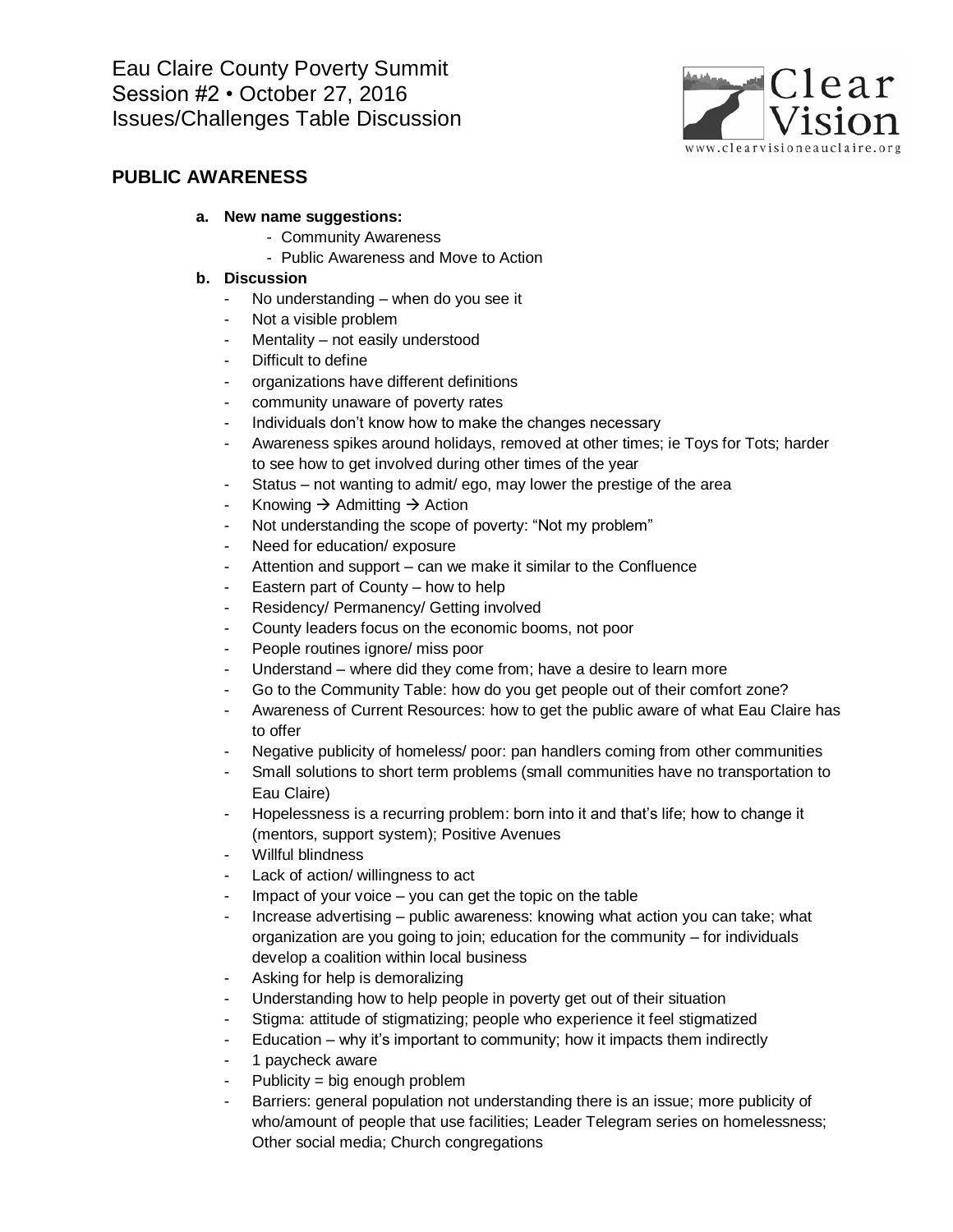

# **PUBLIC NARRATIVE**

- **a. New name suggestions:**
	- Our Public Narrative
	- Dominant Narrative
	- Poverty Misunderstanding

- No clear American Dream
- Students are now only in debt
- Media bias
- Internalization
- Barriers towards education
- People that don't help
- Stigma attached
- Poverty is a dirty word
- Huge problem
- Overwhelmed
- Lazy
- Empathy deficit
- Don't realize reality
- Checking assumptions
- Not owning our problems
- American Dream Winners and Losers
- Advantages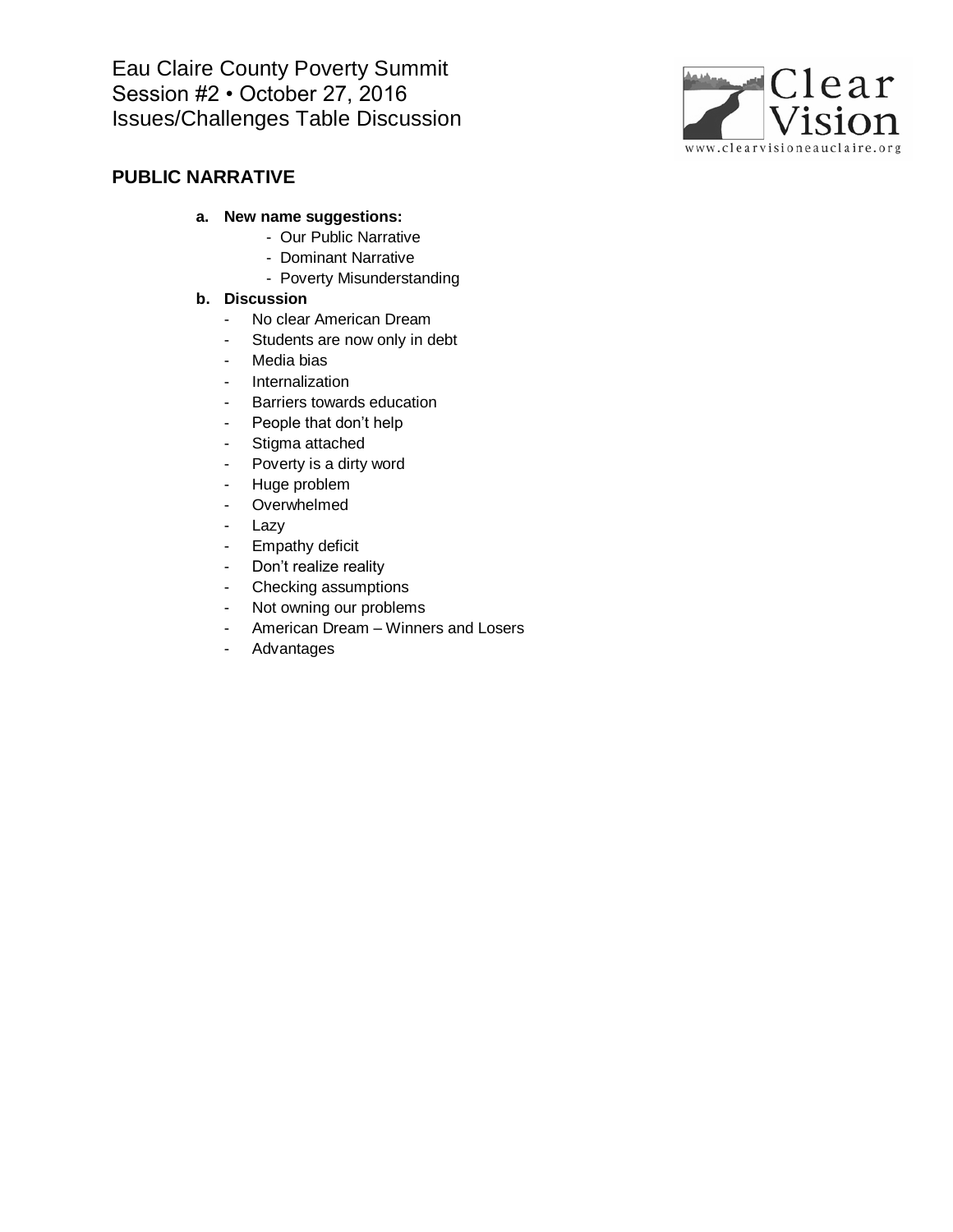

### **STIGMA**

### **a. New name suggestions:**

- Eliminating Stigma
- Replacing/ Evolving Public Narrative
- Public Narrative vs. Personal Stigma
- Changing public and individual stigma

- Need compassion and education
- Don't think it's possible to break out
- Share stories of relief
- Educate people
- Lack of empowerment; people need a position to feel empowered
- Self-identity/ Hopelessness
- Reinforces the public narrative
- "Dependent for life"
- Funding for effective services/ resources
- Give them resources and teach them
- "Why aren't you dressed poor?"
- Powerpoint from first Summit
- "I don't want help, I'll do it on my own"/ Bootstraps mentality
- 2<sup>nd</sup> class citizen if you receive services, beneath others
- Planned parenthood = stigma against women
- Self stigma
- Respect and co-create solutions
- Relief is limited/ hard to find/ trapped in system
- "Don't create the solution you think I need!"
- Assumption that all health care providers are compassionate
- Negative stigmas from healthcare providers
- "You don't know what people are dealing with"
- It starts with each person getting rid of negative opinions
- Designed to be a short term solution
- Medicare/ Medicaid is flawed
- **Obamacare**
- Stigma towards people of color
- "lazy"
- Embarrassing using food stamps
- Abusing alcohol and drugs
- Different for women not taking care of children
- "I'm paying for your services"
- Cheating the system  $-$  "More money comes with more kids"
- Multidimensional problem stigma towards: Housing, Self-stigma, Unemployment, Tax breaks, Not pursuing education
- Generational stigma/ born into it affects what you think is possible
- LGBTQIA stigma distancing, isolation (physical and emotional)
- Access to services is hard
- ALICE report "one paycheck away"
- "Lack of contributions to society"
- Stigma towards easy to hide disabilities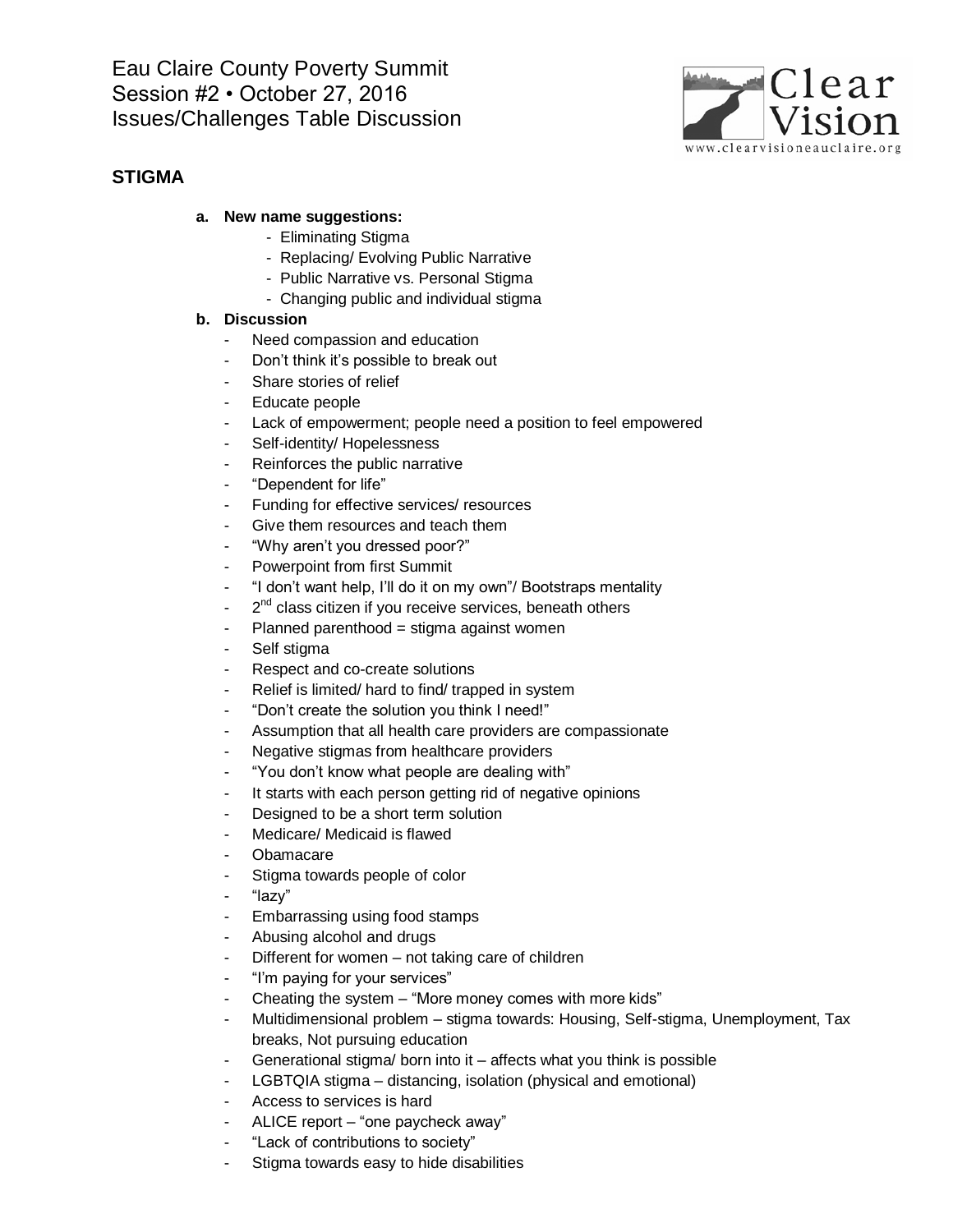

### **TRANSPORTATION**

- **a. New name suggestions:**
	- Transportation Barriers
- **b. Discussion**
	- Affordability
	- Rideshare set up volunteer organization
	- Shared bike system
	- Organizational outreach to help with the rest
	- Routes in existence do not have good coverage expand
	- Third shift transportation (jobs) and Sunday bus
	- Transportation to and from doctor's appointments
		- **1.** affordability for people to make doctor's appointments
	- How accessible are affordable health providers (ex. Planned Parenthood)
	- Centralized contact to help direct you where to go
	- Display/ advertising of resources that are available
	- Transportation to voting places
	- Reliable transportation
	- Senior accessibility and people that cannot go 4+ miles to the nearest stop for bus
	- Expand/ advertise the bus buddy system more
	- Immigrants cannot legally get a license
	- More understanding/ easier to read bus route maps
	- Add affordable housing on bus routes
	- Shuttles are not available to go to doctor's appointments
	- More reliable mass transit
	- Bus stops are not well marked and sheltered
	- Not transportation between communities
	- No UBER or LYFT
	- Very little transportation to rural area/ not affordable
	- Frequency of the bus routes: night-time bus; Sunday
	- Buses do not go where the jobs are
	- Ride share availability
	- No access to childcare through transportation
	- Jobs that can be accessed are not livable wages
	- No funding for public transit and ride share
	- Stigma behind public transit and rideshare
	- Road safety for bikers/ bike parking (none/poor)
	- More bike lanes/ safer routes
	- Budgets are not prioritized there is a lack of help
	- no rural availability for busses for people outside EC in small towns
	- Lack of network between community
	- WI rideshare poor advertisement
	- Connection of bus routes between neighboring cities
	- Incentive that would help pay for your private transportation: make having a care more affordable; maintenance/ donation of cars